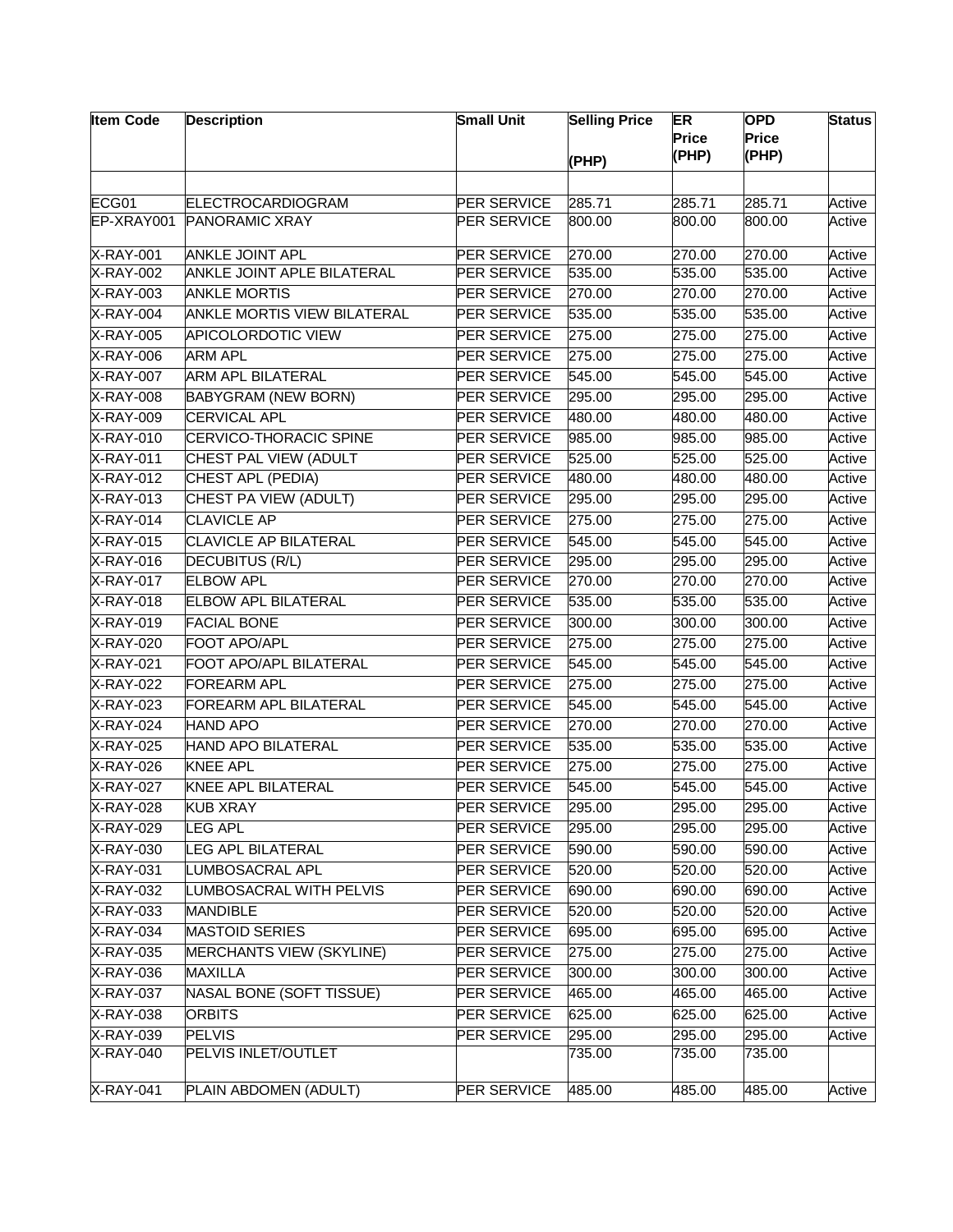| X-RAY-042        | PLAIN ABDOMEN (NB) PRONE<br>TRANSLATERAL        | <b>PER SERVICE</b> | 625.00   | 625.00   | 625.00   | Active |
|------------------|-------------------------------------------------|--------------------|----------|----------|----------|--------|
| <b>X-RAY-043</b> | PLAIN ABDOMEN (PEDIA)                           | <b>PER SERVICE</b> | 485.00   | 485.00   | 485.00   | Active |
| <b>X-RAY-044</b> | <b>SCAPULA Y VIEW</b>                           | <b>PER SERVICE</b> | 270.00   | 270.00   | 270.00   | Active |
| X-RAY-045        | <b>SCAPULA Y VIEW BILATERAL</b>                 | PER SERVICE        | 535.00   | 535.00   | 535.00   | Active |
| X-RAY-046        | <b>SCOLIOSIS SERIES</b>                         | PER SERVICE        | 980.00   | 980.00   | 980.00   | Active |
| X-RAY-047        | <b>SHOULDER AP</b>                              | PER SERVICE        | 270.00   | 270.00   | 270.00   | Active |
| X-RAY-048        | SHOULDER AP BILATERAL                           | <b>PER SERVICE</b> | 535.00   | 535.00   | 535.00   | Active |
| X-RAY-049        | <b>SKELETAL SURVEY</b>                          | PER SERVICE        | 3,460.00 | 3,460.00 | 3,460.00 | Active |
| X-RAY-050        | <b>SKULL APL</b>                                | <b>PER SERVICE</b> | 480.00   | 480.00   | 480.00   | Active |
| X-RAY-051        | TEMPOROMANDIBULAR JOINT                         | PER SERVICE        | 670.00   | 670.00   | 670.00   | Active |
| <b>X-RAY-052</b> | <b>THIGH APL</b>                                | <b>PER SERVICE</b> | 295.00   | 295.00   | 295.00   | Active |
| X-RAY-053        | THIGH APL BILATERAL                             | <b>PER SERVICE</b> | 590.00   | 590.00   | 590.00   | Active |
| <b>X-RAY-054</b> | <b>THORACIC CAGE</b>                            | <b>PER SERVICE</b> | 295.00   | 295.00   | 295.00   | Active |
| X-RAY-055        | THORACOLUMBAR SPINE APL                         | PER SERVICE        | 485.00   | 485.00   | 485.00   | Active |
| $X-RAY-056$      | THORACOLUMBOSACRAL SPINE APL                    | <b>PER SERVICE</b> | 1,230.00 | 1,230.00 | 1,230.00 | Active |
| X-RAY-057        | <b>THORACIC SPINE APL</b>                       | PER SERVICE        | 485.00   | 485.00   | 485.00   | Active |
| <b>X-RAY-058</b> | <b>WATERS VIEW</b>                              | <b>PER SERVICE</b> | 270.00   | 270.00   | 270.00   | Active |
| <b>X-RAY-059</b> | <b>WRIST APL</b>                                | <b>PER SERVICE</b> | 270.00   | 270.00   | 270.00   | Active |
| <b>X-RAY-060</b> | <b>WRIST APL BILATERAL</b>                      | <b>PER SERVICE</b> | 535.00   | 535.00   | 535.00   | Active |
| <b>X-RAY-061</b> | ZYGOMA                                          | <b>PER SERVICE</b> | 515.00   | 515.00   | 515.00   | Active |
| <b>X-RAY-062</b> | <b>BONE AGING (HAND)</b>                        | <b>PER SERVICE</b> | 270.00   | 270.00   | 270.00   | Active |
| X-RAY-063        | C-ARM                                           | PER SERVICE        | 3,500.00 | 3,500.00 | 3,500.00 | Active |
| <b>X-RAY-064</b> | <b>HIP JOINT</b>                                | <b>PER SERVICE</b> | 295.00   | 295.00   | 295.00   | Active |
| X-RAY-065        | IOC-C-ARM                                       | <b>PER SERVICE</b> | 4,000.00 | 4,000.00 | 4,000.00 | Active |
| X-RAY-066        | <b>REPRINT OF FILM</b>                          | PER SERVICE        | 200.00   | 200.00   | 200.00   | Active |
| X-RAY-067        | <b>REPRINT OF RESULTS</b>                       | <b>PER SERVICE</b> | 50.00    | 50.00    | 50.00    | Active |
| X-RAY-068        | <b>HIP JOINT BILATERAL</b>                      | <b>PER SERVICE</b> | 295.00   | 295.00   | 295.00   | Active |
| <b>X-RAY-069</b> | <b>FROG LEG VIEW</b>                            | <b>PER SERVICE</b> | 295.00   | 295.00   | 295.00   | Active |
| <b>X-RAY-070</b> | <b>SPOT VIEW</b>                                | <b>PER SERVICE</b> | 295.00   | 295.00   | 295.00   | Active |
| X-RAY-071        | PARANASAL SINUSES                               | <b>PER SERVICE</b> | 695.00   | 695.00   | 695.00   | Active |
| X-RAYP001        | <b>ANKLE JOINT APL - PORTABLE</b>               | <b>PER SERVICE</b> | 535.00   | 535.00   | 535.00   | Active |
| X-RAYP002        | ANKLE JOINT APL- BILATERAL -<br><b>PORTABLE</b> | <b>PER SERVICE</b> | 1,070.00 | 1,070.00 | 1,070.00 | Active |
| X-RAYP003        | <b>ANKLE MORTIS - PORTABLE</b>                  | <b>PER SERVICE</b> | 535.00   | 535.00   | 535.00   | Active |
| X-RAYP004        | ANKLE MORTIS VIEW BILATERAL<br><b>PORTABLE</b>  | PER SERVICE        | 1,070.00 | 1,070.00 | 1,070.00 | Active |
| X-RAYP005        | <b>APICOLORDOTIC VIEW - PORTABLE</b>            | <b>PER SERVICE</b> | 545.00   | 545.00   | 545.00   | Active |
| X-RAYP006        | <b>ARM APL - PORTABLE</b>                       | <b>PER SERVICE</b> | 545.00   | 545.00   | 545.00   | Active |
| X-RAYP007        | ARM APL BILATERAL - PORTABLE                    | <b>PER SERVICE</b> | 1,085.00 | 1,085.00 | 1,085.00 | Active |
| X-RAYP008        | <b>BABYGRAM (NEW BORN) -</b><br><b>PORTABLE</b> | <b>PER SERVICE</b> | 590.00   | 590.00   | 590.00   | Active |
| X-RAYP009        | CERVICAL APL - PORTABLE                         | <b>PER SERVICE</b> | 955.00   | 955.00   | 955.00   | Active |
| X-RAYP011        | CHEST PAL VIEW (ADULT) -<br><b>PORTABLE</b>     | <b>PER SERVICE</b> | 1,070.00 | 1,070.00 | 1,070.00 | Active |
| X-RAYP012        | CHEST APL (PEDIA) - PORTABLE                    | <b>PER SERVICE</b> | 960.00   | 960.00   | 960.00   | Active |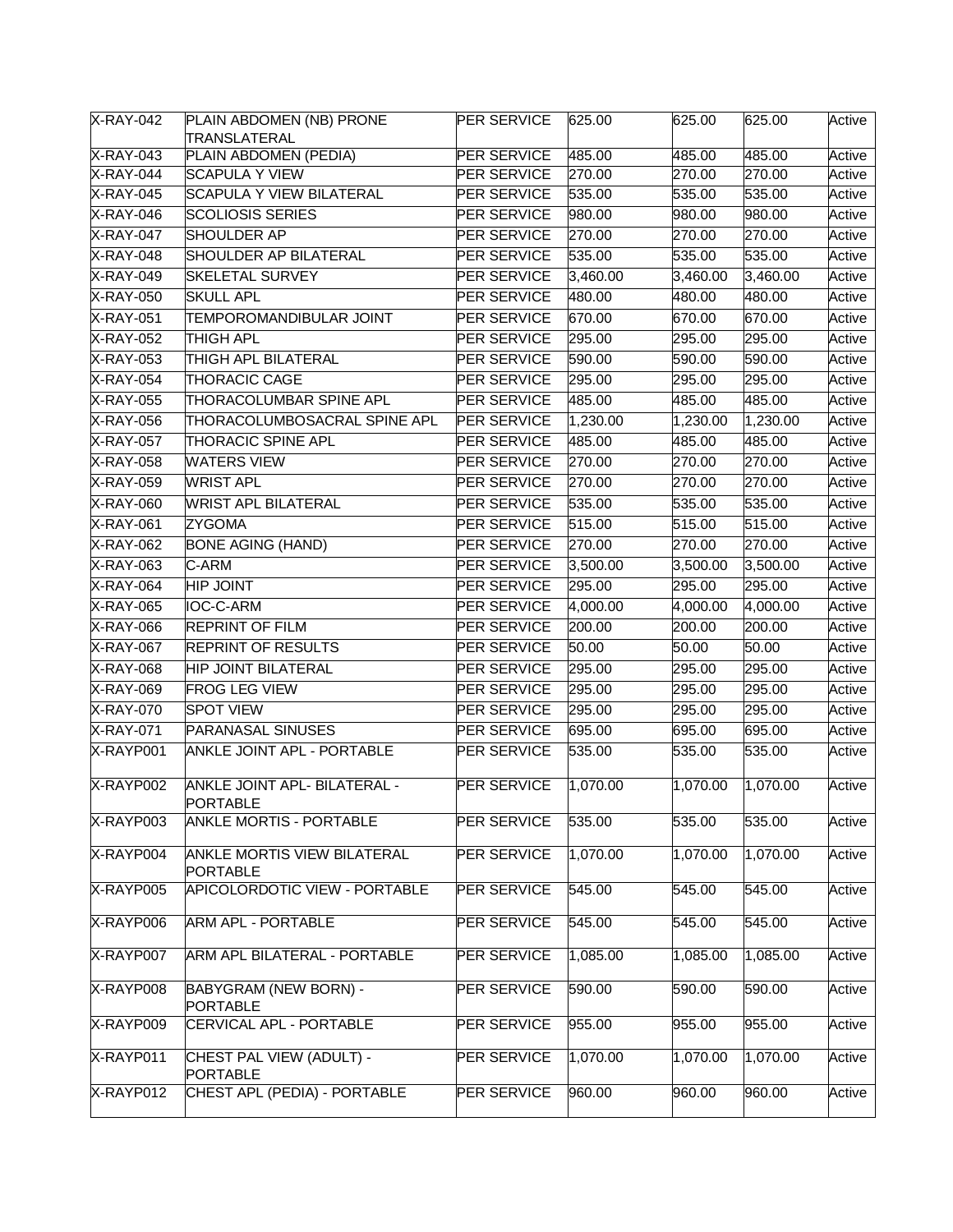| X-RAYP013 | CHEST PA VIEW (ADULT) -<br><b>PORTABLE</b>        |                    | 590.00   | 590.00   | 590.00   |        |
|-----------|---------------------------------------------------|--------------------|----------|----------|----------|--------|
| X-RAYP014 | <b>CLAVICLE AP - PORTABLE</b>                     | <b>PER SERVICE</b> | 545.00   | 545.00   | 545.00   | Active |
| X-RAYP015 | <b>CLAVICLE AP BILATERAL -</b><br><b>PORTABLE</b> | <b>PER SERVICE</b> | 1,090.00 | 1,090.00 | 1,090.00 | Active |
| X-RAYP017 | <b>ELBOW APL - PORTABLE</b>                       | <b>PER SERVICE</b> | 535.00   | 535.00   | 535.00   | Active |
| X-RAYP018 | <b>ELBOW APL BILATERAL - PORTABLE</b>             | <b>PER SERVICE</b> | 1,065.00 | 1,065.00 | 1,065.00 | Active |
| X-RAYP020 | FOOT APO/APL - PORTABLE                           | <b>PER SERVICE</b> | 545.00   | 545.00   | 545.00   | Active |
| X-RAYP021 | FOOT APO/APL BILATERAL -<br><b>PORTABLE</b>       | <b>PER SERVICE</b> | 1,090.00 | 1,090.00 | 1,090.00 | Active |
| X-RAYP022 | <b>FOREARM APL - PORTABLE</b>                     | <b>PER SERVICE</b> | 545.00   | 545.00   | 545.00   | Active |
| X-RAYP023 | FOREARM APL BILATERAL -<br><b>PORTABLE</b>        | <b>PER SERVICE</b> | 1,085.00 | 1,085.00 | 1,085.00 | Active |
| X-RAYP024 | <b>HAND APO - PORTABLE</b>                        | <b>PER SERVICE</b> | 535.00   | 535.00   | 535.00   | Active |
| X-RAYP025 | HAND APO BILATERAL - PORTABLE                     | <b>PER SERVICE</b> | 1,070.00 | 1,070.00 | 1,070.00 | Active |
| X-RAYP026 | KNEE APL - PORTABLE                               | <b>PER SERVICE</b> | 545.00   | 545.00   | 545.00   | Active |
| X-RAYP027 | KNEE APL BILATERAL - PORTABLE                     | <b>PER SERVICE</b> | 1,090.00 | 1,090.00 | 1,090.00 | Active |
| X-RAYP028 | <b>KUB XRAY - PORTABLE</b>                        | <b>PER SERVICE</b> | 590.00   | 590.00   | 590.00   | Active |
| X-RAYP029 | <b>LEG APL - PORTABLE</b>                         | <b>PER SERVICE</b> | 590.00   | 590.00   | 590.00   | Active |
| X-RAYP030 | LEG APL BILATERAL - PORTABLE                      | PER SERVICE        | 1,175.00 | 1,175.00 | 1,175.00 | Active |
| X-RAYP039 | <b>PELVIS - PORTABLE</b>                          | <b>PER SERVICE</b> | 590.00   | 590.00   | 590.00   | Active |
| X-RAYP042 | PLAIN ABDOMEN (NB) PRONE<br>TRANSLATERAL -        | PER SERVICE        | 1,245.00 | 1,245.00 | 1,245.00 | Active |
|           | Portable                                          |                    |          |          |          |        |
| X-RAYP043 | PLAIN ABDOMEN (PEDIA) -<br><b>PORTABLE</b>        | <b>PER SERVICE</b> | 970.00   | 970.00   | 970.00   | Active |
| X-RAYP047 | <b>SHOULDER AP - PORTABLE</b>                     | <b>PER SERVICE</b> | 535.00   | 535.00   | 535.00   | Active |
| X-RAYP048 | SHOULDER AP BILATERAL -<br><b>PORTABLE</b>        | PER SERVICE        | 1,070.00 | 1,070.00 | 1,070.00 | Active |
| X-RAYP050 | <b>SKULL APL - PORTABLE</b>                       | <b>PER SERVICE</b> | 960.00   | 960.00   | 960.00   | Active |
| X-RAYP052 | THIGH APL - PORTABLE                              | <b>PER SERVICE</b> | 590.00   | 590.00   | 590.00   | Active |
| X-RAYP053 | THIGH APL BILATERAL - PORTABLE                    | PER SERVICE        | 1,175.00 | 1,175.00 | 1,175.00 | Active |
| X-RAYP054 | THORACIC CAGE - PORTABLE                          | <b>PER SERVICE</b> | 590.00   | 590.00   | 590.00   | Active |
| X-RAYP059 | <b>WRIST APL - PORTABLE</b>                       | <b>PER SERVICE</b> | 535.00   | 535.00   | 535.00   | Active |
| X-RAYP060 | <b>WRIST APL BILATERAL - PORTABLE</b>             | <b>PER SERVICE</b> | 1,070.00 | 1,070.00 | 1,070.00 | Active |
| X-RAYP062 | C-ARM - PORTABLE                                  | <b>PER SERVICE</b> | 3,500.00 | 3,500.00 | 3,500.00 | Active |
| X-RAYP063 | <b>HIP JOINT - PORTABLE</b>                       | PER SERVICE        | 295.00   | 295.00   | 295.00   | Active |